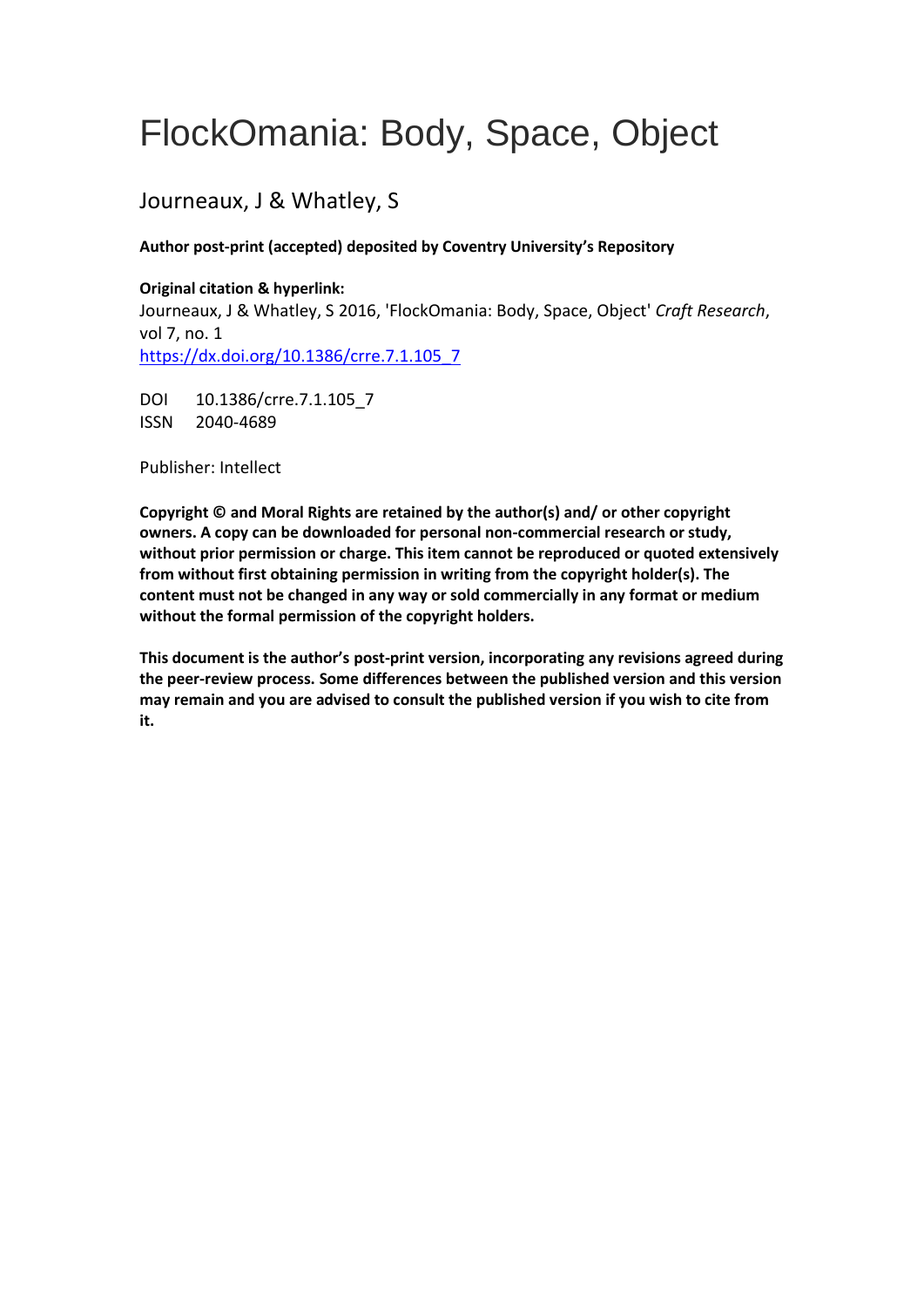#### **'FlockOmania: Body, Space, Object'**

Lanchester Gallery, Coventry, 19 January–19 February 2015

#### Reviewed by Jill Journeaux and Sarah Whatley, Coventry University, UK

FlockOmania was a solo exhibition by jeweller Zoe Robertson held in the Lanchester Gallery, Coventry, from the  $19<sup>th</sup>$  January to the  $19<sup>th</sup>$  February 2015 [\(www.flockomania.com\)](http://www.flockomania.com/). In their initial discussions about this exhibition Judith Mottram, the then Director of the Lanchester Gallery, Coventry, and jewellery artist Zoe Robertson Course Director for the BA Hons Jewellery Design and Related Products at Birmingham City University, identified the potential of using the Lanchester Gallery as a laboratory space to explore ideas of objectness in relation to performativity and to jewellery making. The aim was to move beyond 'the static display of objects of veneration normally associated with jewellery display' (Mottram, 2015:7), to create large-scale wearable jewellery using a mix of traditional and contemporary making skills.

FlockOmania took the form of an installation consisting of a series of scaled up jewellery objects, which were presented in a format that enabled physical interaction to occur. The exhibition offered an opportunity for audiences to engage with, and reshape the interactions between body, objects and space. Robertson and Mottram constructed the conditions for collaboration at the inception of the work, throughout its making and during the life of the actual exhibition. Collaborating artists included Christian Kipp, Cath Cullinane, Daren Pickles, Nicholas Peters and Sellotape Cinema. Robertson recorded the development and making stages of the work using her Twitter feed to expose her working methods in the run up to the exhibition, thus creating an archive offering others insights into her methodology and her thinking processes, and how these find form through making. The final night's performance was the result of an open ended collaborative enquiry with contemporary dance artists Natalie Garrett Brown and Amy Voris, which created a dynamic environment for improvisation and the exploration of relationships of scale and movement to the body.

#### Illustration 1.

The exhibition was made up of oversized jewellery like objects, setting a theatrical tone, which was enhanced by a monochromatic colour palette intended to emphasize the simplicity of the constructed forms and the potential for bodily interaction with them. These objects had been meticulously handcrafted using traditional fabrication techniques in combination with industrial processes and new technologies. Roberston used a range of materials, predominantly plastics, some of which are sheet or vacuum formed, whilst others are solid blocks of high-density engineering foams, which are formed by hand or machine, or by both. This work requires hours of sanding, filling and re-sanding in order to achieve smooth and perfectly formed surfaces. Industrial materials are used, which are related to mass production, and situate the work at a distance from traditional precious stone and metal jewellery making. The time intensive processes of making and forming the objects imbued them with a physicality which can connect the maker and the making to the audience and participants as they re-enact some of the physical and tactile movements of the maker such as stroking and holding parts of the installation, and leaning over the larger sphere's in order to feel their form and shape them to the body.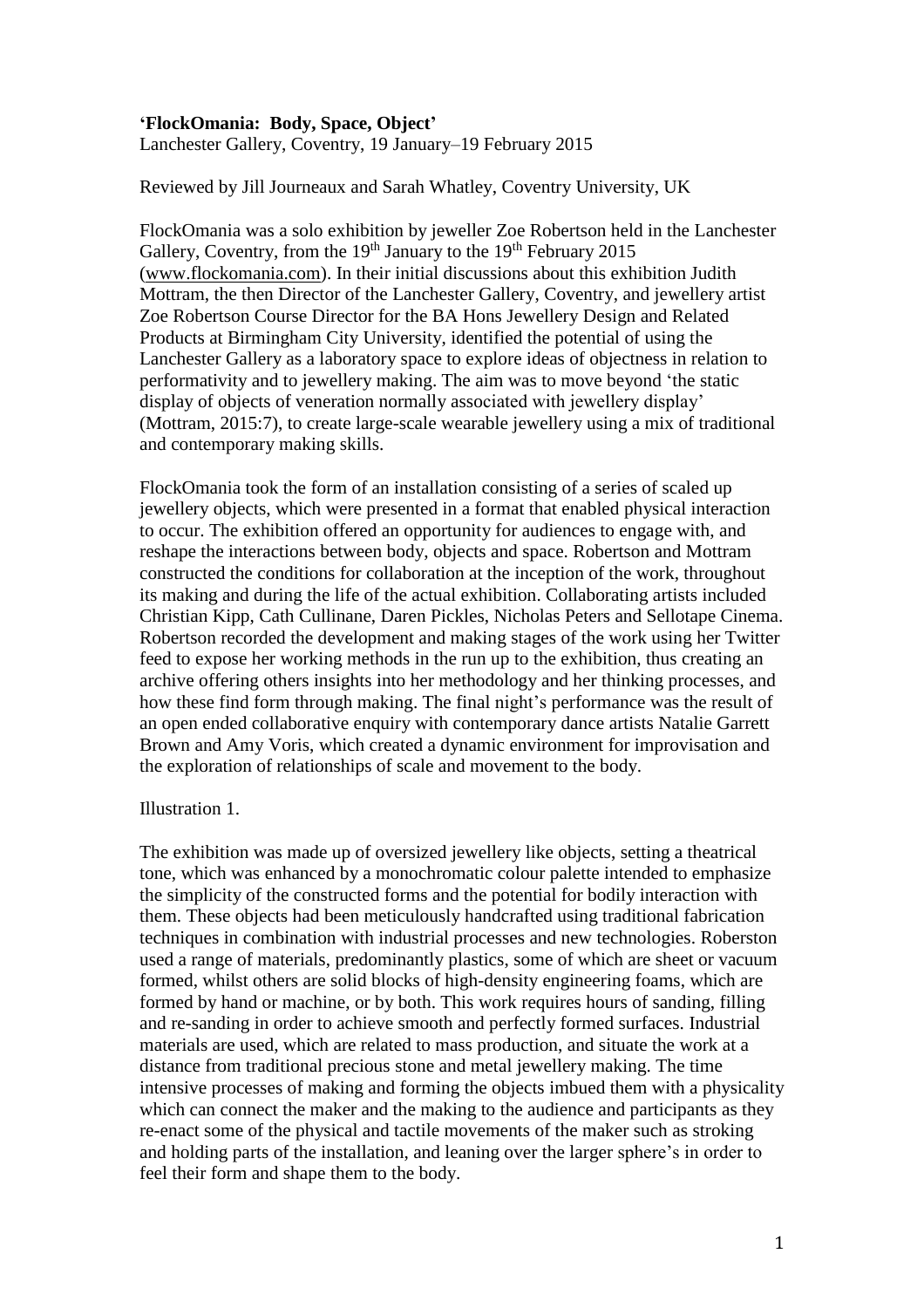Discussing the work of artist Jana Sterbak, in 1995, Richard Noble writes: 'For Sterbak the body is the starting point: her art proceeds from it and her works constantly recall us to it" (Noble, 1996: 51). This interplay between body and object has been central to the Flock0mania installation. Most of the individual objects were suspended from a steel gantry system reminiscent of parallel bars, playground furniture, climbing frames, swings and exercise machines, whilst the use of red fabric straps to form the harnesses to suspend various items, evoked allusions to gymnasia and to rehabilitation and physical therapy equipment. The use of lighting and projected moving images added a reiterative layering to the experience, effectively folding the making and remaking of the work via dance, into a constantly evolving and energized whole. The colour scheme and pink projected lights suggested a sensuality, which was not borne out through tactile engagement and thus proved deceptive. The surfaces offered contradictory messages about tactility and feel, suggesting softness and warmth, for instance on those objects covered with flock, but when these were touched the perceptual and visual impressions of softness and warmth was undermined. Alongside this, Robertson used hints of reference to bondage and constraint to counter a sense of exploration and play, thus creating a subtle but sinister undertone of control. This was re-enforced by the use of minimal stripped black linear aspects of three-dimensional drawing, such as the use of spring hooks to secure items to the steel support structure, which operate against the suggested softness of other flocked elements to draw attention to the vulnerability of the female body.

#### Illustration 2.

Questions arise as to the identity of the theatrically presented and oversized jewellery objects – are they jewellery, sculpture or choreographic objects which provide new or alternative sites and opportunities for bodily actions (Forsythe, 2008)? Who is the author and how does this relate to artistic intention on the part of the collaborating team?

The final night event on February 19th 2015, took this question of authorial intention one stage further by bringing the audience into the space and directly into the action, transforming the exhibition into a living, moving installation (https://vimeo.com/127816443). After a period of working in site, animating the exhibition through improvisational dance and score development, the dancers, Garrett Brown and Voris, brought their sound, photography and design collaborators together for an evening finale that demonstrated the full interactive potential of Robertson's up-scaled jewellery, or wearable objects.

#### Illustration 3.

The space hummed with an intense, insistent electronic soundscape (by Pickles and Peters) as the dancers, dressed in boiler suits, evoked a sense of women at work. Accompanied by Robertson and her 'scene shifting' assistants, they invited the audience to join them in moving through, with and in response to the objects. The dark of the city gallery at night was punctured with the coloured lights emitting from many of the objects, from films projected on floors, bodies and objects (by Sellotape Cinema) and by Cullinane's vivid theatrical lighting. Hand-held projectors played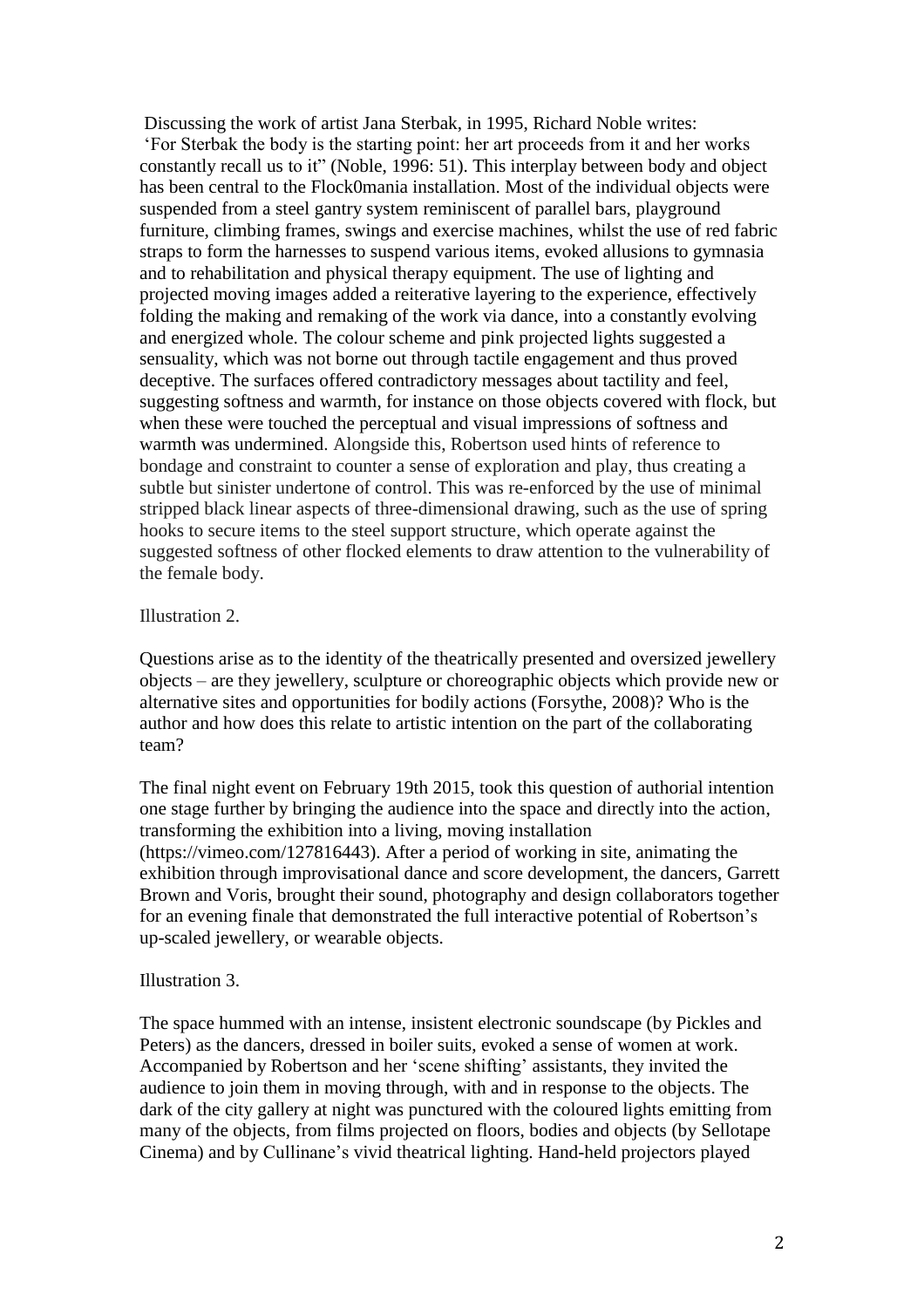with the passage of light and shadows, producing textures that fed through into Kipp's stunning photography.

The space soon became a playground as the audience rolled objects freely across the gallery, giant oversized necklaces were modeled, and chandeliers of flock shades were climbed under and tested for their weight and volume. There was obvious pleasure displayed by the audience at the irreverence permitted as objects were passed between friends and tried on for size, a conga chain momentarily formed to extend the party atmosphere. The congenial play between artists and audience created a continually changing and immersive environment where suspended objects became costumes, toys, theatrical props, occasional prosthetics, or 'surrogate performers' (Lepecki, 2012: 76).

In his book, *Art as performance*, David Davies argues that artworks should be thought of as performances through which artists articulate a statement or narrative by working through specific media He proposes that

'one kind of legitimate interest in any artwork takes the work to be, or be representative of, a performance which constitutes some sort of achievement. While this is not the only legitimate interest in an artwork, it is an interest that grounds much of our discourse about art, and is central to discourse about the self-referential and self-reflexive art of the late twentieth century [i.e. postmodernism]' (Davies, 2004: 198).

The question of where the art content of FlockOmania sits can be related to the notion of aesthetic empiricism (Lamarque, 2010: 124 and the view that it is only what is immediately accessible to experience that is of consequence for the viewer or audience.

Play might have dominated the activity but the exhibition's references to the body and the female form continued to infuse the space, in the predominance of circles, spheres, and in the roundness of curved structures. Some objects resembled breasts or swollen bellies whilst clusters of smaller spheres suggested ova. Elsewhere, tiny balls scattered as a broken string of beads. The tactile nature of the space, replete with these multiple, often-illuminated spheres that were lovingly held, caressed and passed between friends, felt fecund. The audience bore witness to a birthing act, doulas to support the emergence of a new life force.

#### Illustration 4.

Dancers Garrett Brown and Voris moved sometimes independently within the installation, sometimes in concert with the audience. Their dance was at times slowed and stilled in a studied exploration of a single object to transmit a conversation of sculptural form; body acting on object, object acting on body; touched and being touched. These women moved, danced, rolled, extending their bodies between, through, under the structures, enveloped, womblike. Sometimes pedestrian, sometimes moving at speed, they took care in balancing, carrying, transporting and lifting each other and the objects. The collaborating men were at their desks controlling sound, or behind cameras filming the action, expressing perhaps an unspoken desire to handle. Activity thus coalesced to create a gendered space.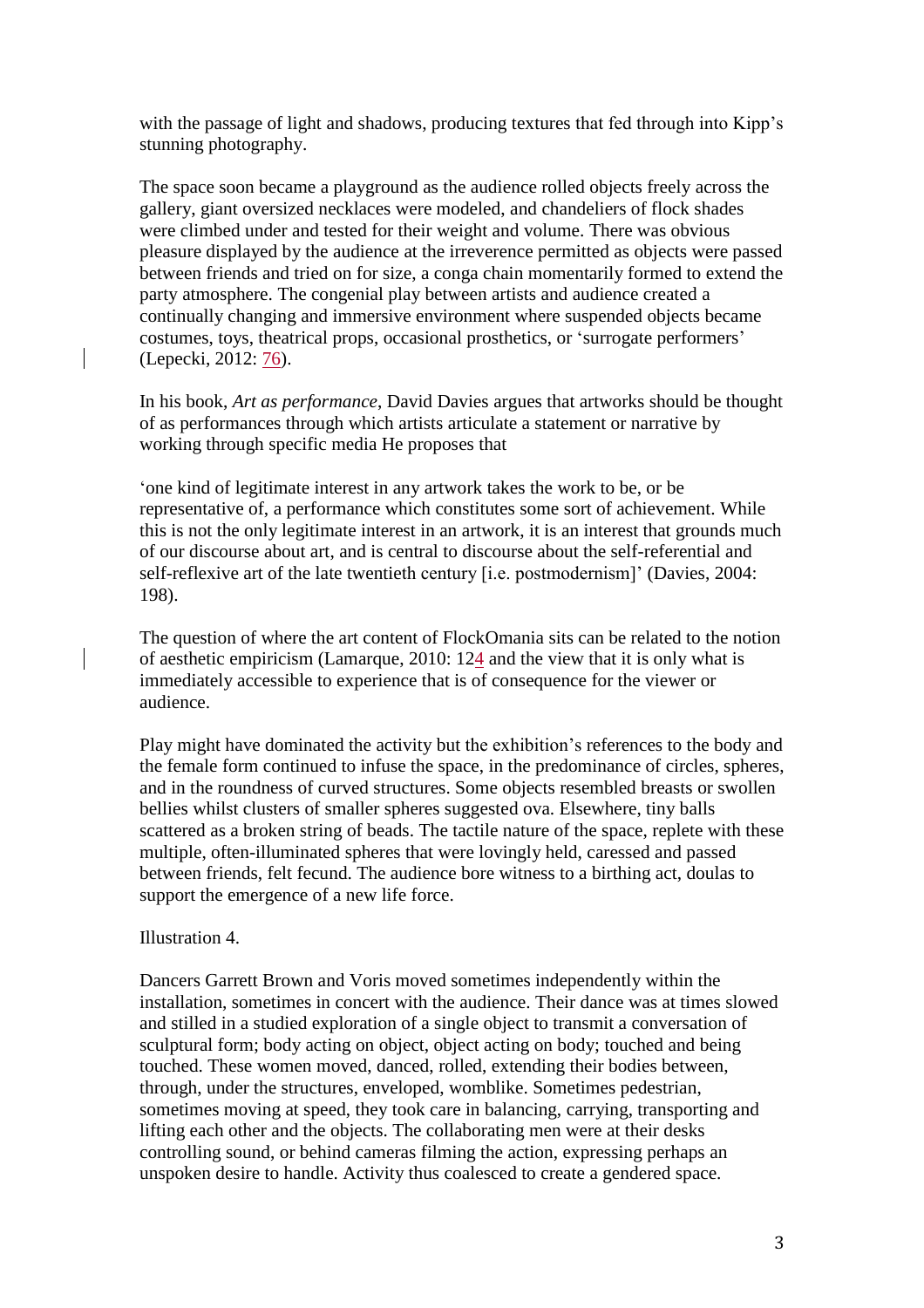But the objects, however transported, rearranged or repositioned, retained their own authority; unruly and disruptive whilst also open to manipulation as movable structures. At times the action spilled out of the gallery into the street, surprising passers-by who were met by artists and audiences adorned in strange frames of lighted orbs, dissolving the barrier between gallery and street. Above all FlockOmania created a relational space, a space of social interaction. The artists, all of them, were the conduits for this social and participatory experience. The objects, performers and audience negotiated their place in relation to each other, to the urban environment in which the exhibition was placed and to the history of the work. An archive of the project's development process was posted on one wall of the gallery. Tools, drills, assorted manufacturing processes were sketched out, tracing the stages through which the exhibition and environment took shape, documenting the labour involved; the transition from making to product, from utility object to artwork.

Asking questions about the relationship of and boundaries between, sculpture and jewellery, this exhibition draws on a history of female sculpture making, most obviously Helen Chadwick who – in her work *Ego Geometria Sum (*1984) *–* used her body to lift, move and engage with box objects covered with images of her own body, thus bringing together the seductive and decorative, with ideas of work, labour and the female body (Racz, 2015: 136). Later Mona Hartoum's large-scale installations explored the tensions between desire, seduction and fascination, and revulsion, which placing the viewer in a space of oscillating physical and psychological sensations (Racz, 2015: 98). However, whilst Hartoum transformed everyday and familiar items into surreal objects, Robertson's objects are less fixed and their qualities are activated in action and interaction through the physical senses rather than just the visual.

Robertson has scaled up her jewels to objects of apparent weight and mass, but the resultant objects lack the density of material associated with either jewellery or sculpture. The hollowness of many of Robertson's large pieces is part of their surprise when activated, but this actual hollowness is also a disappointment. The actuality of the spheres confounds the viewers' expectations of weight and substance based on their initial visual perceptions of the objects. However, more senses come into play in FlockOmania's concluding final night event. Performers and the public were brought into the investigation of how to push traditional methods of jewellery construction and display, to fracture traditional relationships between body, object and space, and to build on a growing practice of reciprocity that sees dance venturing into the gallery and the gallery aesthetic infusing the theatrical space of dance.

#### **References:**

Davies, D. (2004), Art as performance, Malden, Oxford and Victoria: Blackwell Press.

Forsythe, W. (2008), 'Choreographic Objects" [online], available form: [http://synchronousobjects.osu.edu](http://synchronousobjects.osu.edu/) viewed 03 May 2015

Lamarque, P. (2010), Work and Object: Explorations in the Metaphysics of Art, Oxford University Press.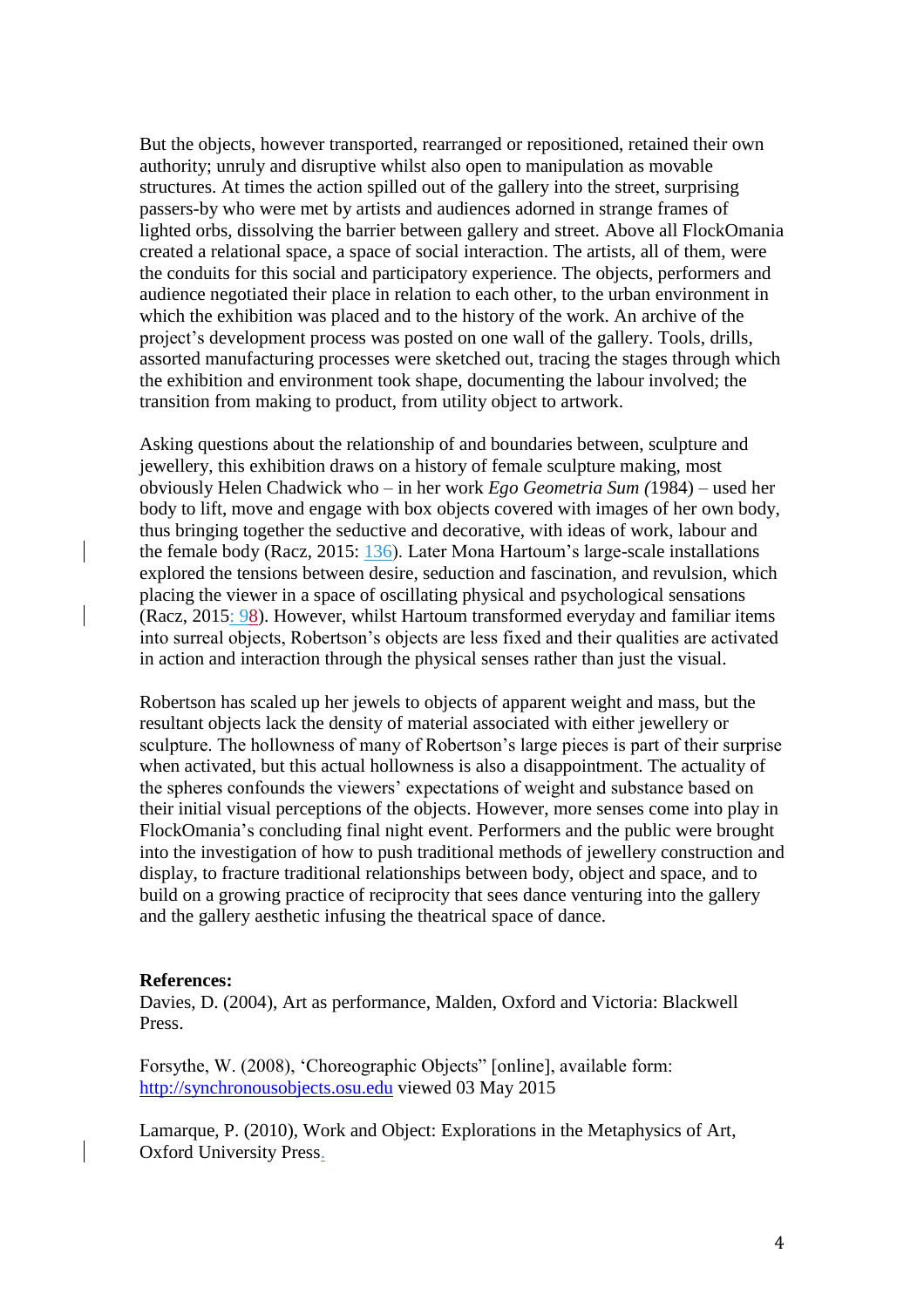Lepecki, A. (2012), 'Moving as Thing: Choreographic Critiques of the Object', *October*, 140, pp. 75-90, Art Full Text (H.W. Wilson), EBSCO*host*, viewed 16 May 2015.

Mottram, J. (2015), Flock0mania, Introduction, exhibition catalogue, published by Birmingham City University, UK.

Noble, R. (1995), 'Jana Sterbak: The Dialectic of Creation and Containment', in Velleitas editor Sterbak, J., Barcelona, Fundacio Antoni Tapies.

Racz, I. (2015), Art and the Home, London: I. B. Tauris.

#### **Contributor details:**

Jill Journeaux is Professor of Fine Art Education and Research Degree Leader at Coventry School of Art & Design, Coventry University. She is an artist and educator with particular interests in the representation of physical, emotional and psychological realities through autobiographical narrative. Her key interests are the female body as an experience of inhabitation, and the crafts and artifacts of domesticity as content and process for fine art practice.

Jill Journeaux GSG12 Graham Sutherland Building, Coventry School of Art & Design, Coventry University, Priory Street, Coventry CV1 5FB [j.journeaux@coventry.ac.uk](mailto:j.journeaux@coventry.ac.uk)

Sarah Whatley is Professor of Dance and Director of the Centre for Dance Research, Coventry University. Her research interests include dance and new technologies, dance analysis, somatic dance practice and pedagogy, and inclusive dance practices; she has published widely on these themes. The AHRC, the Leverhulme Trust and the European Union fund her current research, which is broadly focused on the impact of digital technologies on tangible and intangible cultural heritage. She is Editor of the Journal of Dance and Somatic Practices and sits on the Editorial Boards of several other Journals.

Sarah Whatley C-DaRE ICE Building, Coventry University, Priory Street, Coventry, CV1 5FB [s.whatley@coventry.ac.uk](mailto:s.whatley@coventry.ac.uk)